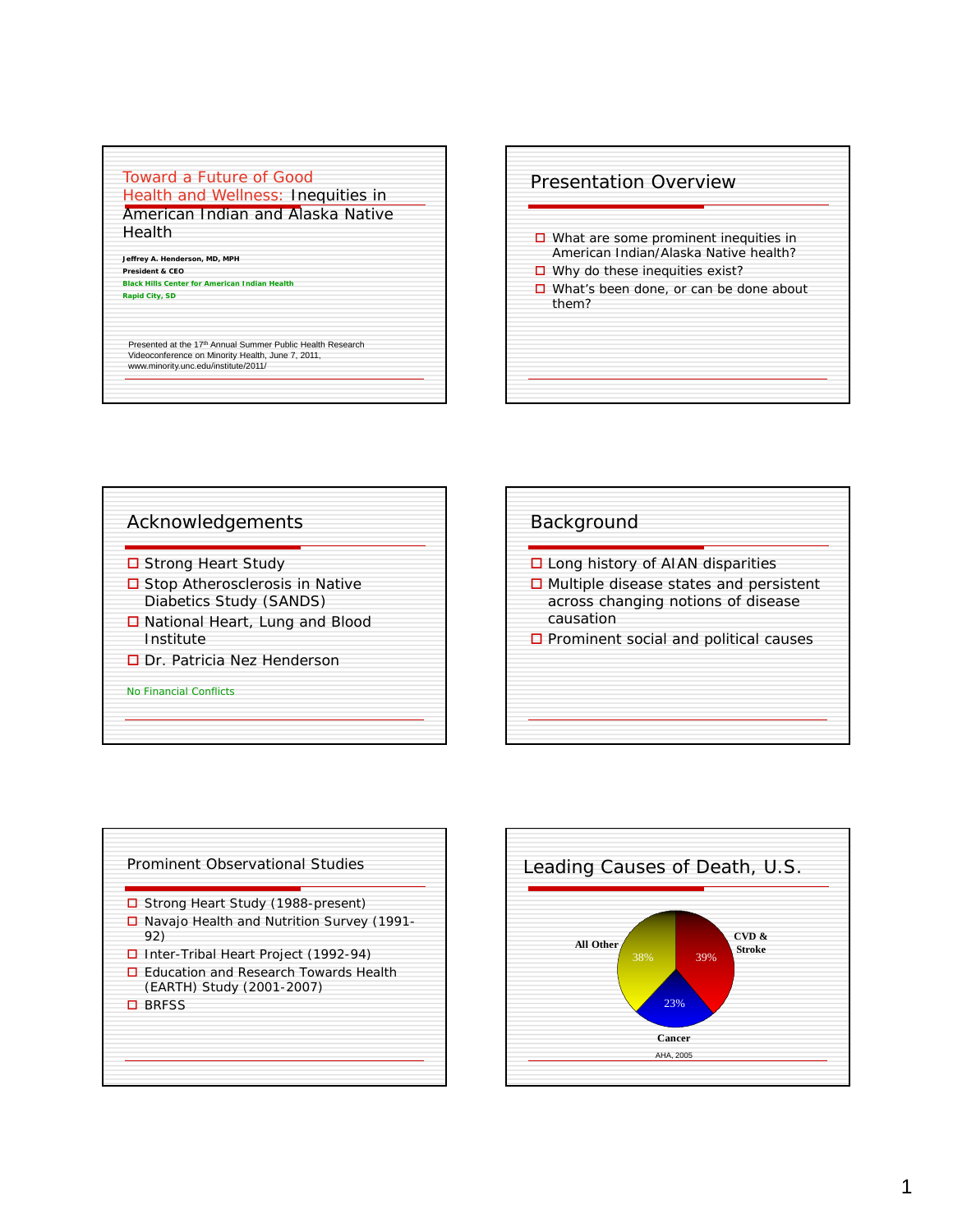|                        | By IHS Area, 1994 - 1996 | American Indian Cardiac Mortality |  |
|------------------------|--------------------------|-----------------------------------|--|
|                        |                          |                                   |  |
|                        |                          |                                   |  |
| <b>Total All Areas</b> | 156                      |                                   |  |
| Aberdeen               | 229.7                    |                                   |  |
| Alaska                 | 151.6                    |                                   |  |
| Albuquerque            | 85.1                     |                                   |  |
| Bemidji                |                          | 287                               |  |
| <b>Billings</b>        | 206.4                    |                                   |  |
| California             | 129.3                    |                                   |  |
| Nashville              | 190.4                    |                                   |  |
| Navajo                 | 105.7                    |                                   |  |
| Oklahoma               | 163.6                    |                                   |  |
| Phoenix                | 145.9                    |                                   |  |
| Portland               | 140.9                    |                                   |  |
| Tucson                 | 137.5                    |                                   |  |









|                   |             |            | combined, CHSDA and all counties |
|-------------------|-------------|------------|----------------------------------|
| Type of<br>Cancer | <b>AIAN</b> | <b>NHW</b> | ALAN:NHW                         |
| CHSDA-All sites   | 368.4       | 475.9      | 0.77                             |
| Kidney            | 18.2        | 12.6       | 1.45                             |
| Stomach           | 10.8        | 5.8        | 1.88                             |
| Cervix            | 9.4         | 7.4        | 1.28                             |
| I iver            | 9.0         | 4.3        | 2.11                             |
| Gallbladder       | 3.3         | 0.9        | 3.59                             |
| All Co.-All sites | 275.5       | 479.0      | 0.58                             |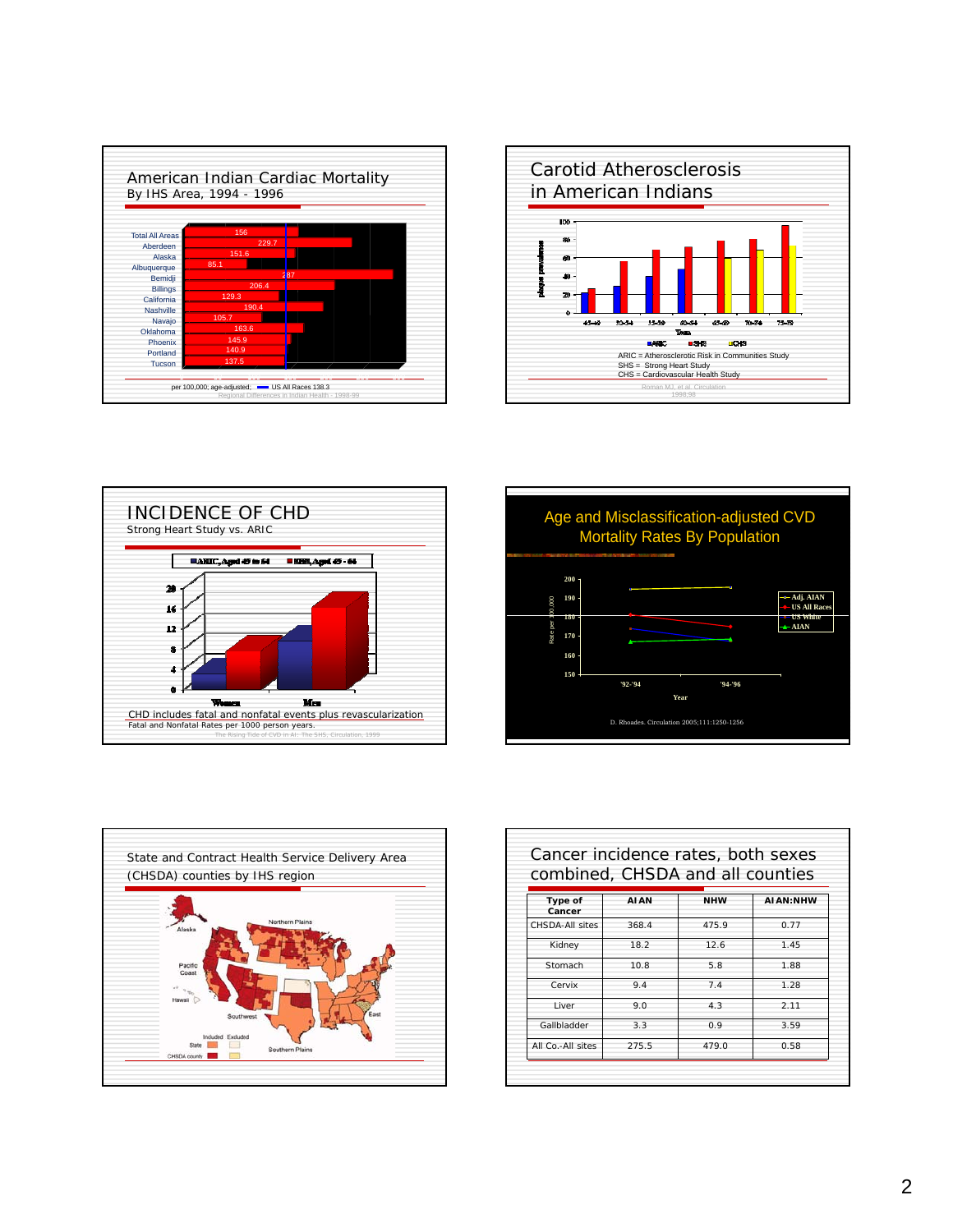|            |       |            |           |       | males by IHS region, 1999-2004 |       |       |       |
|------------|-------|------------|-----------|-------|--------------------------------|-------|-------|-------|
| Type       | AIAN  | <b>NHW</b> | <b>NP</b> | AI    | SP                             | PC.   | East  | SW    |
| All sit    | 414.6 | 549.2      | 636.1     | 538.7 | 573.4                          | 338.0 | 308.9 | 256.2 |
| Prost      | 105.6 | 154.4      | 174.6     | 78.3  | 156.7                          | 83.2  | 83.9  | 65.7  |
| Lung       | 69.6  | 85.9       | 119.8     | 115.3 | 111.0                          | 57.7  | 51.0  | 21.2  |
| CRC        | 52.6  | 59.8       | 88.9      | 98.5  | 70.3                           | 44.0  | 31.1  | 25.7  |
| Renal      | 23.2  | 17.2       | 29.2      | 28.6  | 25.1                           | 15.2  | 15.3  | 25.2  |
| Blad       | 16.5  | 41.5       | 26.8      | 23.0  | 25.0                           | 14.1  | 22.8  | 5.7   |
| <b>NHL</b> | 15.2  | 23.1       | 19.2      | 13.2  | 24.2                           | 12.5  | 5.5   | 10.9  |
| Stom       | 14.7  | 8.5        | 18.7      | 34.6  | 10.5                           | 12.2  | 7.9   | 15.3  |
| Oral       | 13.1  | 16.4       | 22.6      | 20.5  | 18.4                           | 12.2  | 11.3  | 4.7   |

|              |       |            |           | females by IHS region, 1999-2004 |       |       |       |       |
|--------------|-------|------------|-----------|----------------------------------|-------|-------|-------|-------|
| Type         | AIAN  | <b>NHW</b> | <b>NP</b> | AI                               | SP    | PC.   | East  | SW    |
| All sit      | 337.6 | 424.0      | 471.1     | 500.7                            | 440.9 | 295.1 | 272.0 | 218.3 |
| <b>Breas</b> | 85.3  | 134.4      | 115.9     | 134.9                            | 115.7 | 74.7  | 71.4  | 50.8  |
| Lung         | 48.5  | 58.6       | 93.8      | 75.4                             | 69.9  | 48.0  | 43.5  | 10.4  |
| CRC          | 41.6  | 43.6       | 59.8      | 106.2                            | 53.8  | 35.0  | 39.7  | 17.3  |
| Uteru        | 18.1  | 23.6       | 19.5      | 13.6                             | 22.4  | 16.7  | 15.2  | 16.7  |
| Renal        | 14.2  | 8.7        | 19.3      | 12.0                             | 18.1  | 10.2  | 14.0  | 12.4  |
| <b>NHL</b>   | 13.1  | 16.4       | 18.0      | 9.9                              | 18.5  | 12.5  | 8.8   | 8.8   |
| Ovary        | 11.5  | 14.4       | 11.0      | 7.3                              | 14.7  | 10.0  | 5.9   | 12.5  |
| Pancr        | 9.8   | 9.4        | 12.5      | 11.9                             | 10.1  | 11.1  | 7.0   | 7.7   |







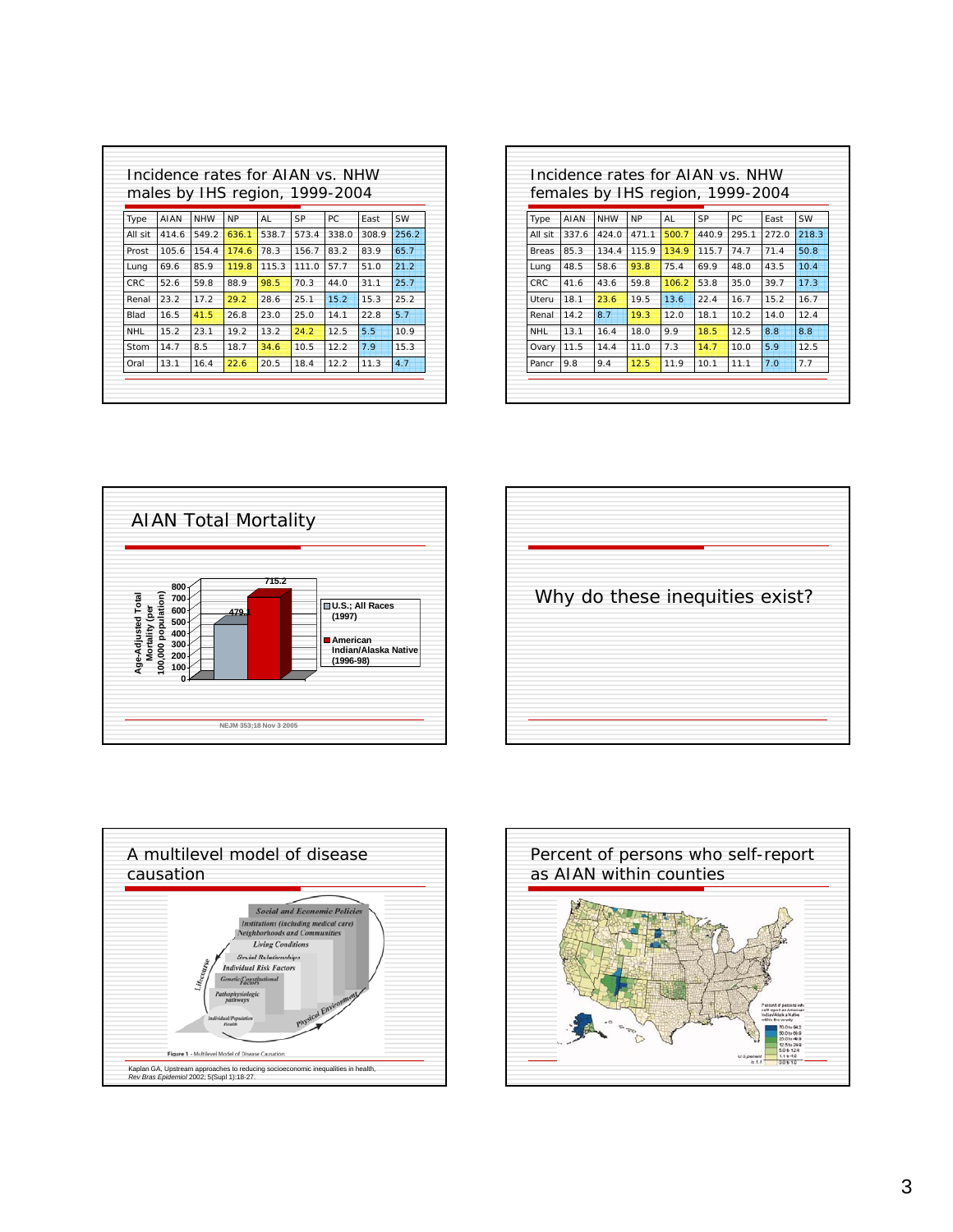

| America, 2000 US Census |                  |
|-------------------------|------------------|
| Buffalo Co., SD<br>п    | \$5213<br>п      |
| Shannon Co., SD<br>п    | \$6286<br>п      |
| □ Starr Co., TX         | \$7069<br>п.     |
| □ Ziebach Co., SD       | $\Box$ \$7463    |
| Todd Co., SD<br>п       | $\Box$ \$7714    |
| $\Box$ Sioux Co., ND    | $\Box$ \$7731    |
| Corson Co., SD<br>п     | $\square$ \$8615 |
| Wade Hampton, AK<br>□   | $\square$ \$8717 |
| $\Box$ Maverick Co., TX | $\square$ \$8758 |
| $\Box$ Apache Co., AZ   | □ \$8986         |







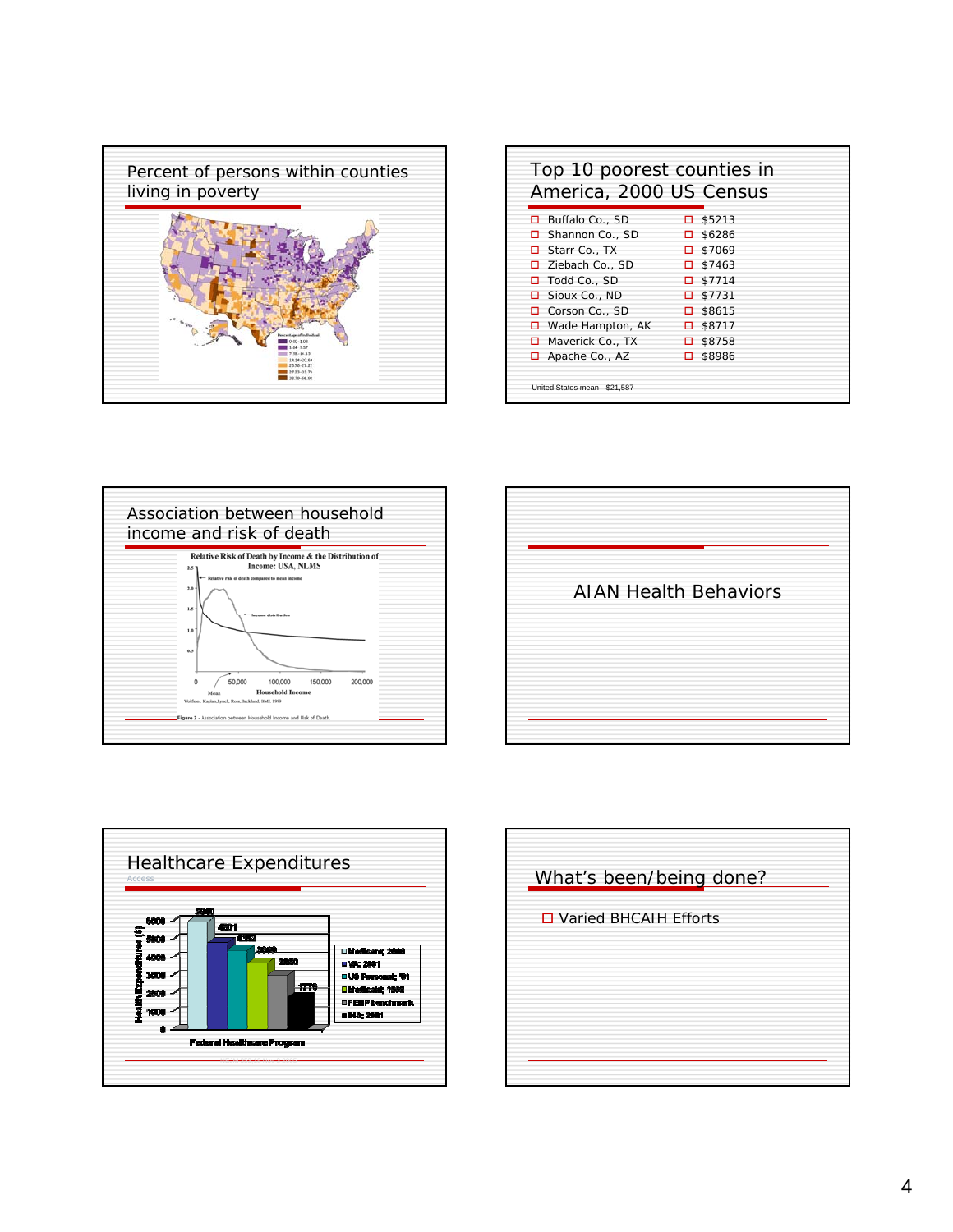





| 4. Southwest Navajo Tobacco Education<br>and Prevention Project (SNTEPP)-<br>CDC/RWJ/ARNE/AZ |
|----------------------------------------------------------------------------------------------|
| 5. Lakota Oyate Wicozani Pi Kte RCT<br>NIH/NHI BI                                            |
| 6. The experience of chest pain among the<br>Lakota pilot project - NIH/NCMHD                |

| п | BHCAIH has consented more than 8,000<br>American Indians into its various studies in<br>the past 8 years |
|---|----------------------------------------------------------------------------------------------------------|
| о | Injected more than \$5 million directly into<br>impoverished Native communities                          |
| □ | Directly or indirectly hired more than 40 tribal<br>members to work on our varied projects               |
| □ | 36 scientific publications and 4 book chapters                                                           |